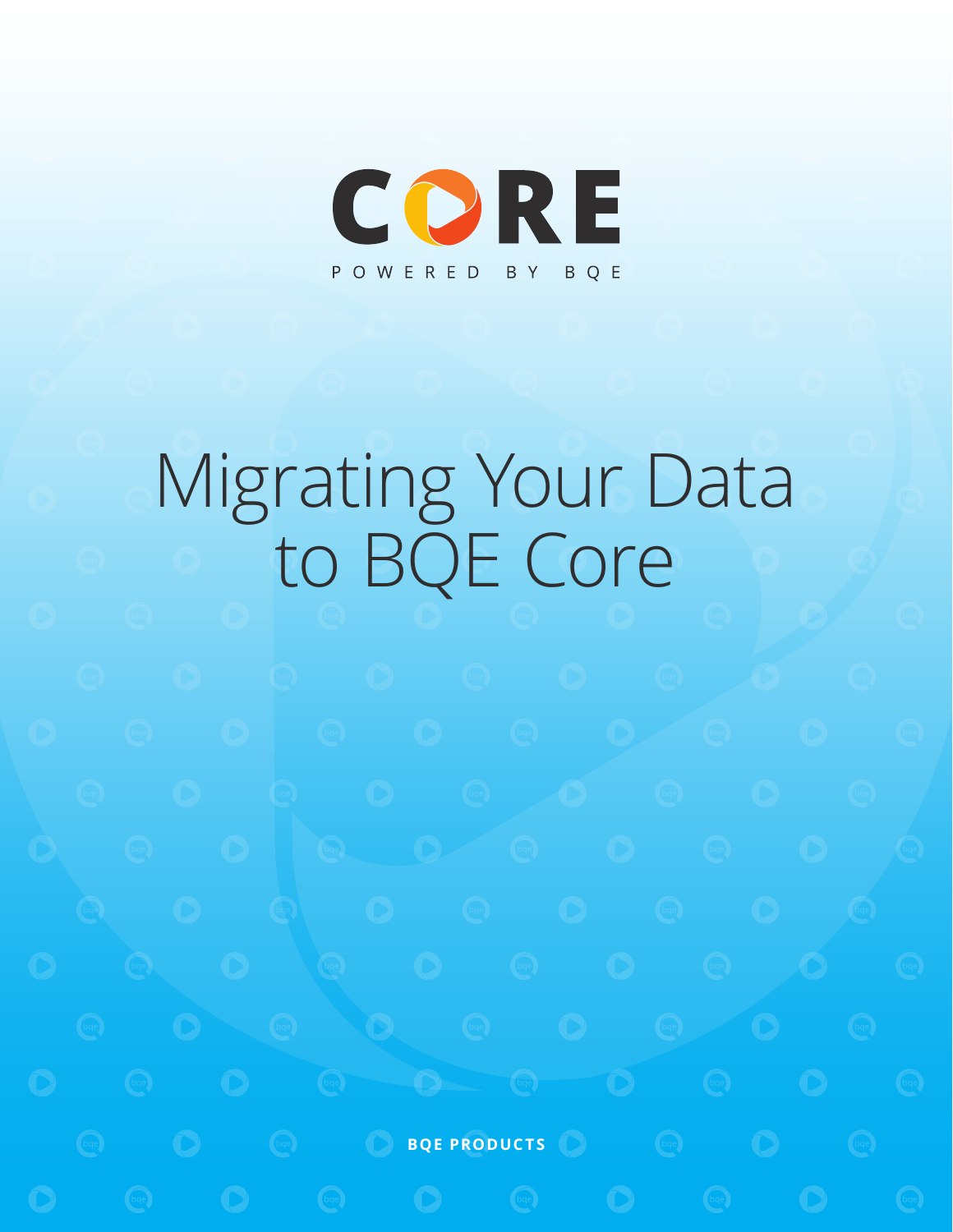

### Migrating Your Data to BQE Core

The BQE Core Data Migration Utility lets current users of BillQuick, BillQuick Online,<br>ArchiOffice, ArchiOffice Online, and EngineerOffice flawlessly transfer their data to ArchiOffice, ArchiOffice Online, and EngineerOffice flawlessly transfer their data to Core.

#### **WHAT GETS MIGRATED:**

BQE's team has worked very hard to ensure that every data point in your existing BQE solution has a home in Core. No matter which product you use, the new migration utility will move over essentially all of your company data, including but not limited to:

| — Projects                                       | — <i>Invoices</i> |
|--------------------------------------------------|-------------------|
| - Time & Expense Entries                         | - Payments        |
| - Master Lists, e.g. Activity and Expense Items, | — Checks          |
| Clients, Employees, etc.                         | — Deposits        |
| - Budgets & Estimates                            | - Vendor Bills    |
|                                                  |                   |

*— Fee Schedules*

Even the physical documents that are linked as attachments to your existing records will be moved to Core's cloud document servers and hosted there during your Core trial.<sup>1</sup>

<sup>1</sup> Up to 2 GB will be hosted automatically, but you'll need to contact support for storage beyond that. If you choose to permanently move to Core, you'll receive a complimentary 2 GB of data storage space with your account.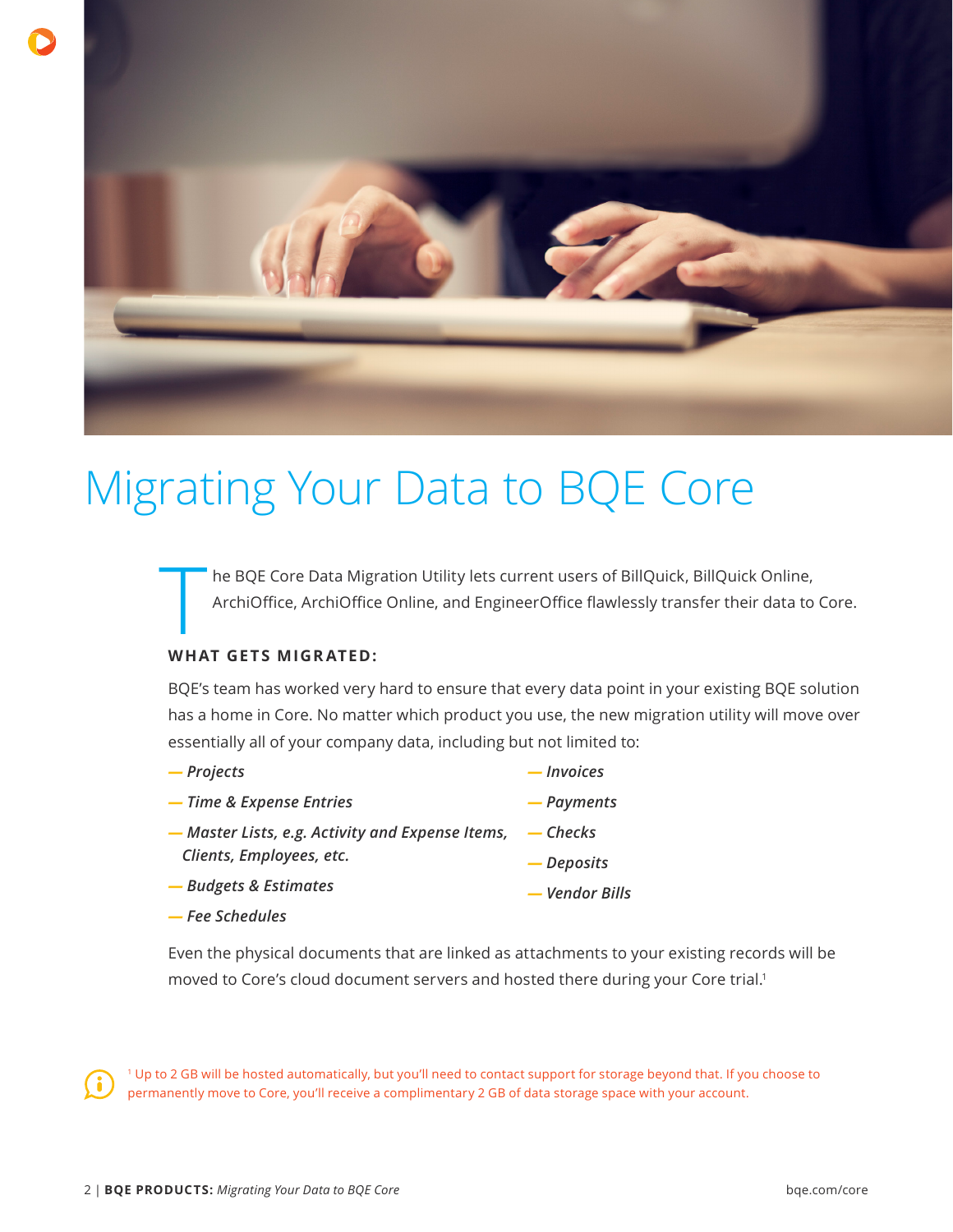There are some types of records and customizations that won't automatically move over from your current BQE product to Core. Other ones will be migrated, but they'll show up under different labels. Here's what you should know about what will change:

| <b>BILLQUICK DATA TYPE</b>                                                      | <b>SUGGESTION</b>                                                                                                                                                                                                                                                     |  |  |
|---------------------------------------------------------------------------------|-----------------------------------------------------------------------------------------------------------------------------------------------------------------------------------------------------------------------------------------------------------------------|--|--|
| <b>Archived Projects with Related Time,</b><br><b>Expense, and Payment Info</b> | This data will be migrated only if you restore your projects before<br>the migration. Before migrating, we highly recommend that<br>you contact the BQE Core Migration Team <sup>2</sup> . If you prefer to do it<br>yourself, make sure to backup your company file. |  |  |
| <b>Interactive Gantt Charts</b>                                                 | Gantt-allocated tasks will migrate to Core as regular allocated<br>tasks. Additionally, Gantt charts themselves will soon be available<br>in Core.                                                                                                                    |  |  |
| <b>Delayed Fee Schedules</b>                                                    | These are migrated as regular fee schedules.                                                                                                                                                                                                                          |  |  |
| <b>Custom Fields for Invoices</b>                                               | This data isn't transferred, but you can add memos to the invoices<br>to write notes or flag them.                                                                                                                                                                    |  |  |
| <b>Company-Wide Financial Budget</b>                                            | Budgets are currently only available at the project and phase levels.                                                                                                                                                                                                 |  |  |
| <b>Favorite and Memorized Reports</b>                                           | This data isn't transferred, but you can memorize the desired<br>reports in Core or mark them as favorites as a one-time action.<br>Also, you can add your custom reports to Core.                                                                                    |  |  |
| <b>Assigned Security Roles and Profiles</b>                                     | You'll need to assign security roles and create security profiles.                                                                                                                                                                                                    |  |  |
| <b>Audit Trail Log Data</b>                                                     | This data isn't currently migrated, but Core will have this feature soon.                                                                                                                                                                                             |  |  |

| ARCHIOFFICE DATA TYPE                                      | <b>SUGGESTION</b>                                                                                                                                                                 |
|------------------------------------------------------------|-----------------------------------------------------------------------------------------------------------------------------------------------------------------------------------|
| <b>Standardized Tasks</b>                                  | Tasks are converted into to-dos in Core. You can create new to-<br>dos from scratch.                                                                                              |
| <b>Billable, RFP, and Internal Project</b><br><b>Types</b> | This data is converted but under new names. Billable projects<br>are labeled "hourly," RFPs transfer as "marketing" contracts, and<br>"internal" ones become known as "overhead." |
| <b>Assigned Security Roles and Profiles</b>                | You'll need to assign security roles and create security profiles.                                                                                                                |

<sup>2</sup>You can contact the Core Migration Team by emailing support@bqe.com or calling + 1 (310) 602-4030.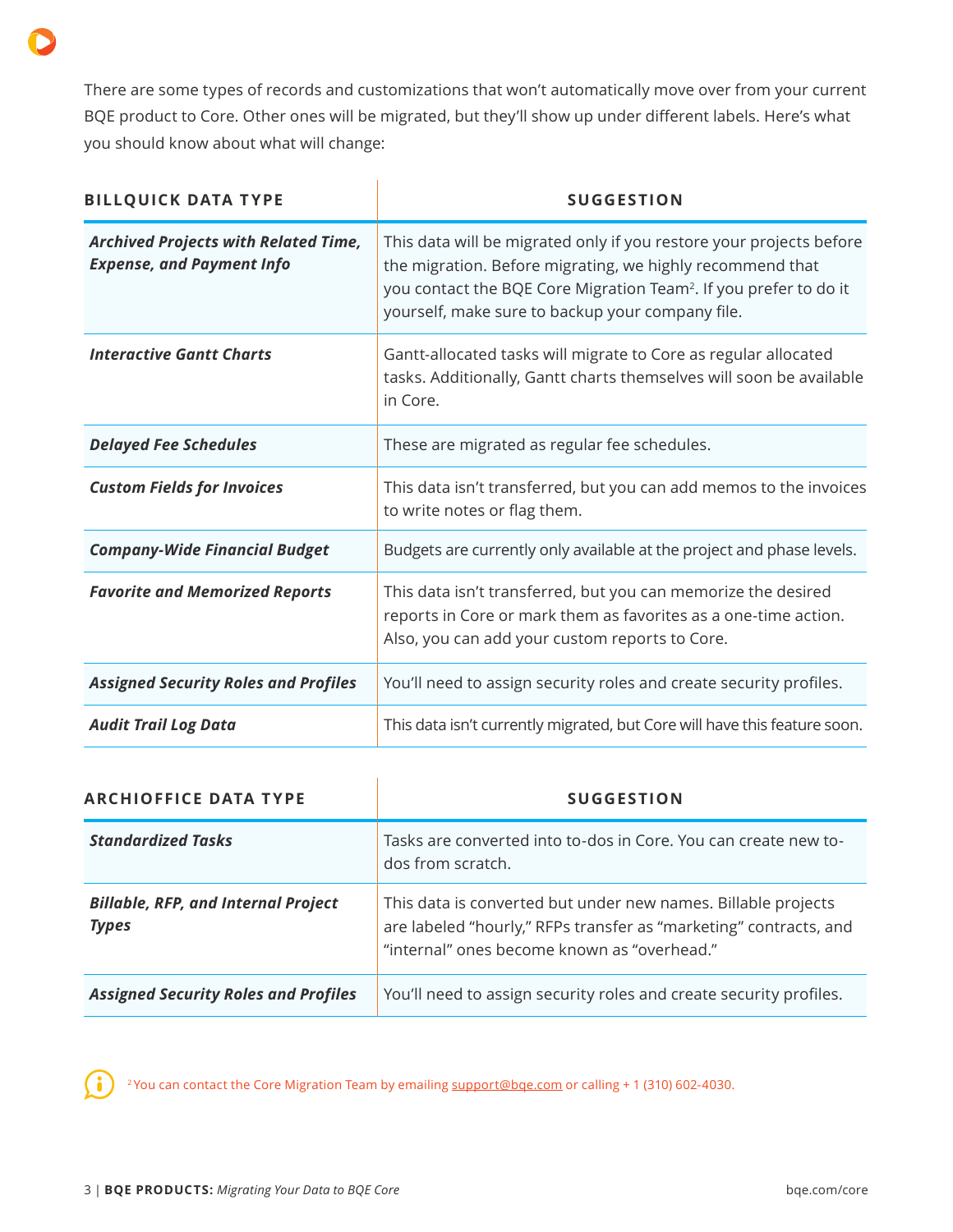To reiterate, all other data will be seamlessly transferred during the migration.

While only the account owner is able to log in and access the migrated data in Core, you can then add users and send invites to others in your company so they can use it too.

#### **WHAT HAPPENS TO YOUR CURRENT SOLUTION:**

Migrating your data will not affect your existing BQE product. It will continue to work just as it normally does.

If you continue using your current software and decide to move to Core later, you will have to migrate your data again so Core has the latest version. You can transfer your data essentially as often as you want, but Core will only retain the most recent sync.<sup>3</sup>

#### **HOW TO MIGRATE YOUR DATA:**

If you use the on-premise versions of BillQuick, Web Suite, ArchiOffice, or EngineerOffice, take the following steps:

- 1. Download the migration utility from here.
- 2. Install it on your PC/server so it is able to connect to your company file.
- 3. Run it and follow the onscreen instructions.

If you use BillQuick Online or ArchiOffice Online, this is what to do:

1. Look in the top-right of your navigation menu for a "Migrate to Core" button. This is only shown to the owner and administrator's account .

|                   | Migrate to Core Assist Support Blog Account Logout<br><b>BillQuick Online</b> |            |                |                   |            |                      |                  |                   |
|-------------------|-------------------------------------------------------------------------------|------------|----------------|-------------------|------------|----------------------|------------------|-------------------|
| <del>A</del> Home | $©$ Time                                                                      | \$ Expense | <b>圖 Lists</b> | $C$ Billing       | Management | $\lambda$ Accounting | $\equiv$ Reports | <b>C</b> Settings |
| Home              |                                                                               |            |                |                   |            |                      |                  |                   |
| E.                | Reminders                                                                     |            |                |                   |            |                      |                  |                   |
| <b>IS</b>         | Messages                                                                      |            |                |                   |            |                      |                  |                   |
| $+$               | <b>Memorized Reports</b>                                                      |            |                |                   |            |                      |                  |                   |
|                   | Submitted Time, Expense, Invoices, Bills                                      |            |                | Non-Billable Time |            |                      |                  |                   |

2. Click it and follow the onscreen instructions.

<sup>3</sup> The Core Migration Utility allows for up to three migrations per company in a day.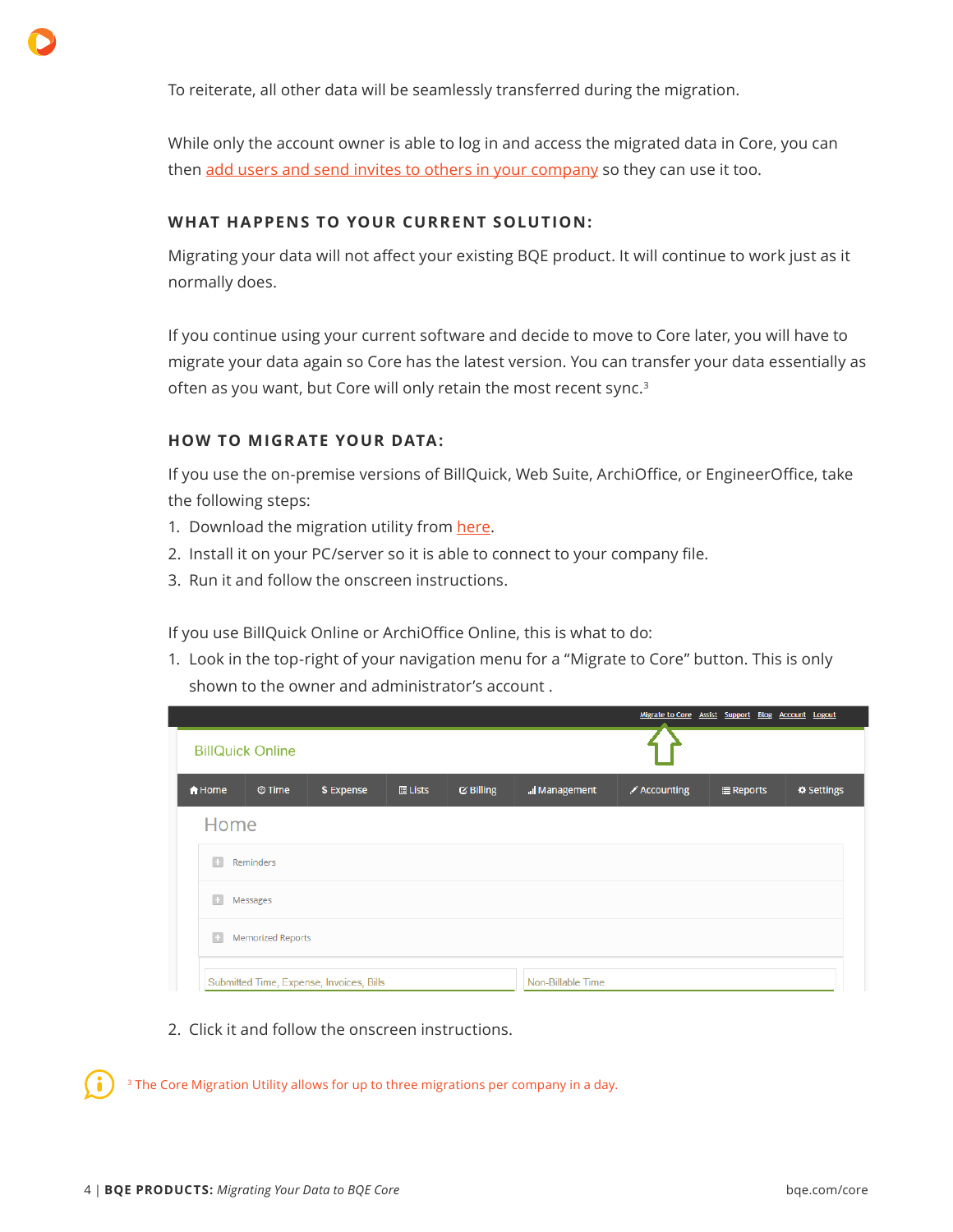After you successfully migrate your data, you can immediately access Core and you won't need to set up anything else.

Depending on how much data you have, the migration process will take several minutes to an hour or more. Most company files are transferred in no time, but if you have data that goes back many years it may take longer.

#### *Best Practices: Please take note of this advice before starting the migration.*

We recommend these general best practices to ensure that your migration is a complete success. If you'd rather have BQE's Core Data Migration Team take care of the entire process for you, please contact your account manager.

- 1. We recommend that you contact the Core Data Migration Team or your account manager if any of the following applies to you:
- *— You archive your data.*
- *— You've been using BillQuick with a Microsoft Access database.*
- *— You're syncing or integrating your BQE product with any other application, like QuickBooks Desktop, QuickBooks Online, or MYOB.*
- *— You have customized programming, triggers, stored procedures, jobs, views, or tools that interact with your company file.*
- 2. *Migrate your data at a time when no one is using your company file.* Don't undertake the migration in the middle of your billing cycle or at any time when access to your current BQE product is extremely time-sensitive. While the migration process won't put your business processes on hold for too long, it's wise to get started when you know you'll have some free time.

#### 3. *Before migrating,*

- 1. Make sure to backup your data file.
- 2. Run and print out key reports from your current BQE product. It's helpful to keep these on hand in order to validate your data. We recommend running the following reports:
- *— Work in Progress*
- *— Aging with Summary*
- *— Invoice Register*
- *— Profit and Loss*
- *— Trial Balance*
- *— Client Retainer Summary*

*— Balance Sheet*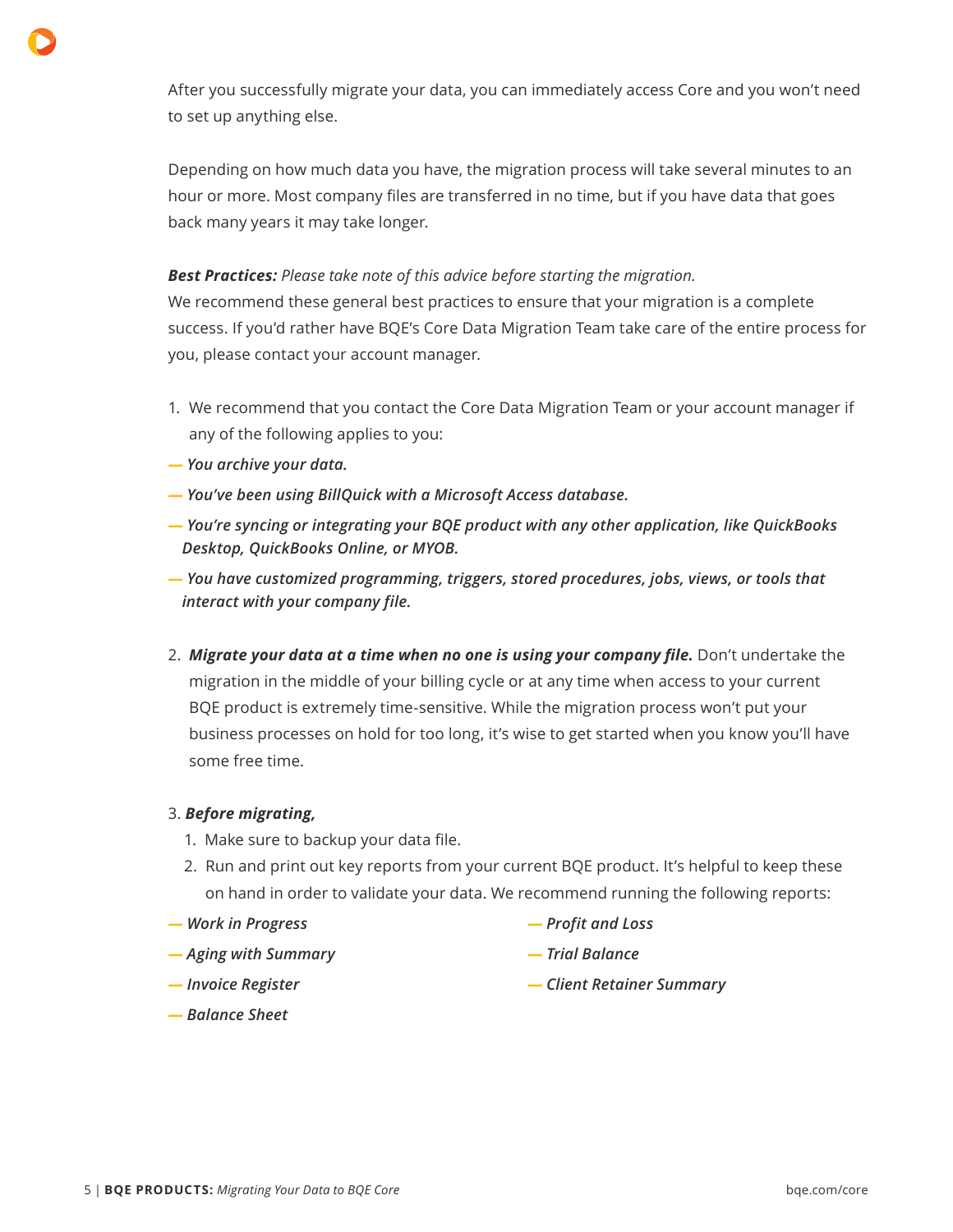- 4. *After the data has migrated successfully, verify your data in Core by looking at your migration report.* This report gives you a bird's eye view of the migration. You'll know
	- what went through, what didn't, and why. We also recommend that you do a deep-dive by looking at Core's lists and time and expense screens, running reports, and matching up the numbers. You should also check all of your previously printed-out reports against Core's reports.
	- 5. *Perform a mock-up billing cycle.* Use your own data or enter sample data to try out the
	- *— Create a client, project, and employee.*
	- *— Enter time and expense records.*
	- *— Submit/approve workflows.*
	- *— Run pre-billing reports.*
	- *— Create a draft invoice.*
	- *— Review the final invoice.*
	- *— Record the payment.*
	- *— Create vendor bills.*
- *— Create checks.*
- *— Create journal entries.*
- *— Create deposits.*
- *— Enter credit card charges.*
- *— Run a profit and loss report.*
- *— Run a balance sheet report.*
- *— Run a trial balance report.*

whole cycle except for sending the invoice:

6. *You should continue using your existing BQE product for your day-to-day needs until you've validated all of your data and you're completely satisfied with your migration.* In order to guarantee a smooth transition in the event of any inconsistencies in data, you should use your current product for time and expense, invoicing, project management, reporting, and accounting needs. Take this time to explore Core and all of its possibilities while validating your data.

While this document covers everything you should need for a smooth transition, don't hesitate to contact customer support or your account manager should additional questions arise.

Happy migrating!